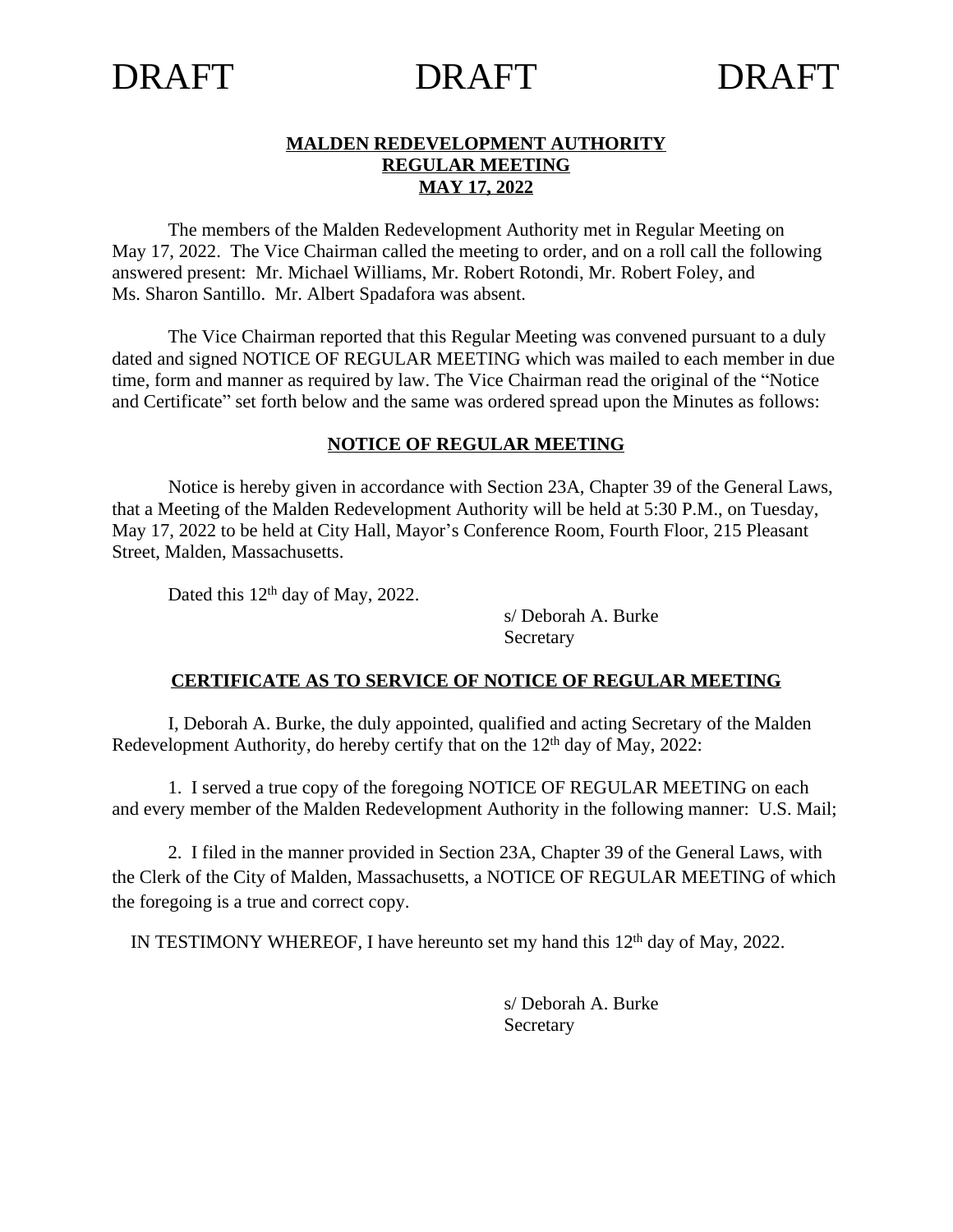#### DRAFT MINUTES REGULAR MEETING MAY 17, 2022

Meeting was called to order at 5:35 p.m.

On a roll call vote, the following members answered present: Mr. Michael Williams, Mr. Robert Rotondi, Mr. Robert Foley, and Ms. Sharon Santillo. Mr. Albert Spadafora was absent.

Upon a motion made by Mr. Foley, seconded by Mr. Rotondi, the minutes of the Regular Meeting of December 14, 2021 were approved on a 4-0 vote.

Under Bills and Communications, the Executive Director and Board reviewed correspondence from Victor Mejias, Jr., President of Malden High School Class of 1988, inviting Ms. Burke to the rededication of the Malden City Seal to honor Class Vice President Mr. John R. Benotti on Saturday, June 4, 2022 at 11:00 AM. The Authority hired a firm to dismantle the seal during an Urban Renewal Project which included Malden High School and the pieces were numbered, photographed, and stored. The Class of 1988 had the seal reassembled as a free-standing structure at the corner of Ferry and Salem Streets.

Under Report of the Executive Director, Ms. Burke and the Board reviewed the FY 2023 Community Development Block Grant (CDBG) budget for HUD Program Year July 1, 2022 – June 30, 2023. The budget was approved with contingencies by the City Council on April 26, 2022 which allowed line item adjustments to be made once the City received official notice from HUD on what the final grant amount would be for FY 2023. The Executive Director advised the Board that Subrecipent Agreements have been drafted for signature by and between the MRA and the various public service providers who will be receiving CDBG funds in Fiscal Year 2023. Under New Business, the Board authorized the Executive Director to execute those agreements.

The Executive Director and Board reviewed a change to the "Persons Authorized to Recommend and/or Approve Invoices" memorandum dated May 17, 2022. As part of the Agency's financial controls, two (2) signatures are required on all invoices to be paid. This was voted under New Business.

The Executive Director and Board reviewed an Agreement for Services with Ram Co., Inc., 22 Earles Row, Wilmington, MA to schedule inspections and re-inspections with property managers/owners on an as-needed basis for the North Suburban Consortium (NSC). Inspections will be reimbursed at a cost of \$85.00 per unit and \$55.00 per unit for re-inspection. A no-show inspection will be reimbursed at a cost of \$35.00 per unit. The time of performance shall commence on the day this Agreement is entered into and shall continue until May 30, 2023. The NSC is an eight-community consortium, administered by the MRA. It provides federal HOME funding for affordable housing projects. This was voted under New Business.

The Executive Director and Board reviewed a Lender Advisor Agreement with Ram Co., Inc, 22 Earles Row, Wilmington, MA for construction oversight services regarding 703 Fellsway West, Medford. This was voted under New Business.

The Executive Director and Board reviewed amendments to seven (7) professional services agreements including, engineering services, legal services, appraisal services, environmental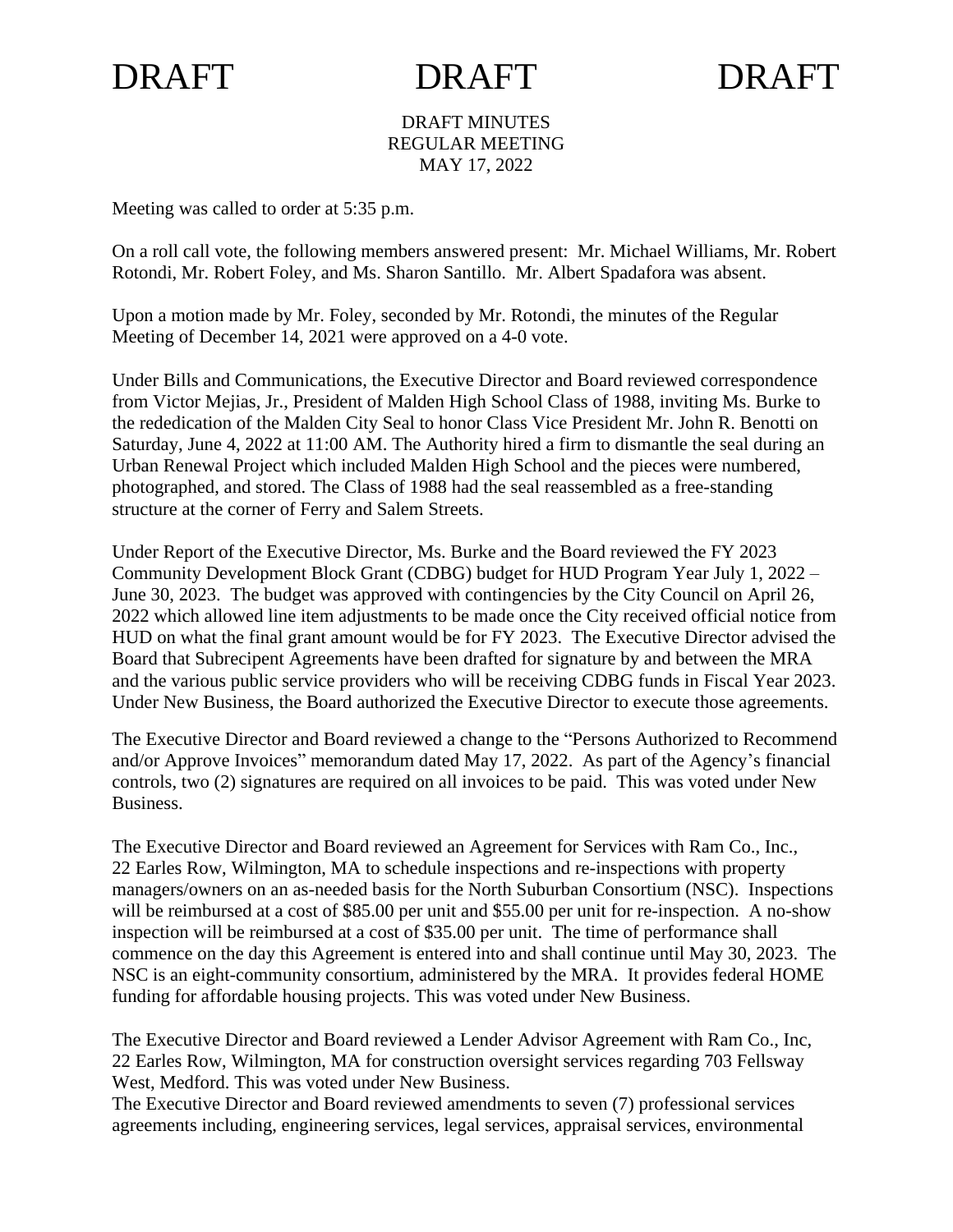

engineering services, and landscape design services. These amendments to extend the agreements until Dec. 31, 2022 were voted under New Business.

The Executive Director and Board reviewed an amendment to the parking lease agreement by and between the MRA and Malden Gardens Limited Partnership, c/o Carabetta Companies, 200 Pratt St., Meriden, CT. The amendment extends the term of the agreement for an additional period of ten (10) years plus two (2) additional five (5) years each. This agreement allows the City to use a portion of the Malden Gardens garage for off-street public parking. This was voted under New Business.

The meeting moved on to New Business in which the following resolutions were passed:

Upon a motion made by Mr. Foley, seconded by Ms. Santillo, the following resolution was adopted:

# **RESOLUTION 22-01**

#### RESOLVED BY THE MALDEN REDEVELOPMENT AUTHORITY THAT

the Executive Director be and is hereby authorized to execute a contract and/or amendments as necessary for the following Community Development Block Grant Program in the amount indicated, subject to the availability of Community Development Block Grant funding. Terms of the contract shall be from July 1, 2022 through June 30, 2023.

| <b>Action for Boston Community Development</b> | \$13,550 |
|------------------------------------------------|----------|
|------------------------------------------------|----------|

AYES: Mr. Foley, Ms. Santillo, Mr. Rotondi, Mr. Williams

NAYS: None

Upon a motion made by Mr. Foley, seconded by Ms. Santillo, the following resolution was adopted:

# **RESOLUTION 22-02**

# RESOLVED BY THE MALDEN REDEVELOPMENT AUTHORITY THAT

the Executive Director be and is hereby authorized to execute a contract and/or amendments as necessary for the following Community Development Block Grant Program in the amount indicated, subject to the availability of Community Development Block Grant funding. Terms of the contract shall be from July 1, 2022 through June 30, 2023.

Asian Community Development Corporation  $$10,647$ 

AYES: Mr. Foley, Ms. Santillo, Mr. Rotondi, Mr. Williams

NAYS: None

Upon a motion made by Mr. Foley, seconded by Ms. Santillo, the following resolution was adopted:

# **RESOLUTION 22-03**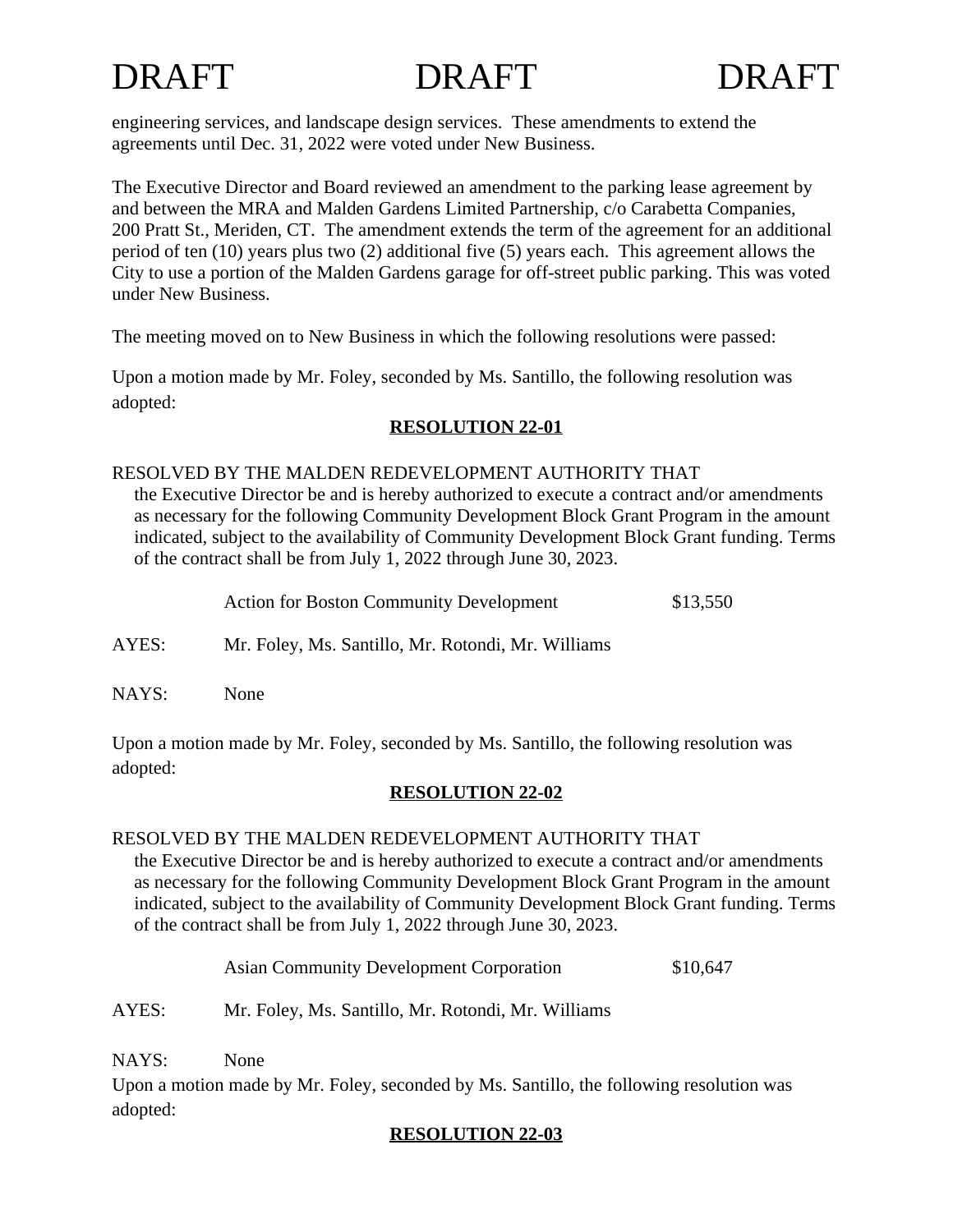### RESOLVED BY THE MALDEN REDEVELOPMENT AUTHORITY THAT

the Executive Director be and is hereby authorized to execute a contract and/or amendments as necessary for the following Community Development Block Grant Program in the amount indicated, subject to the availability of Community Development Block Grant funding. Terms of the contract shall be from July 1, 2022 through June 30, 2023.

Friends of Malden Teen Enrichment Center \$4,840

- AYES: Mr. Foley, Ms. Santillo, Mr. Rotondi, Mr. Williams
- NAYS: None

Upon a motion made by Mr. Foley, seconded by Ms. Santillo, the following resolution was adopted:

### **RESOLUTION 22-04**

### RESOLVED BY THE MALDEN REDEVELOPMENT AUTHORITY THAT

the Executive Director be and is hereby authorized to execute a contract and/or amendments as necessary for the following Community Development Block Grant Program in the amount indicated, subject to the availability of Community Development Block Grant funding. Terms of the contract shall be from July 1, 2022 through June 30, 2023.

First Church of the Nazarene/Malden Warming Center \$14,519

- AYES: Mr. Foley, Ms. Santillo, Mr. Rotondi, Mr. Williams
- NAYS: None

Upon a motion made by Mr. Foley, seconded by Ms. Santillo, the following resolution was adopted:

# **RESOLUTION 22-05**

#### RESOLVED BY THE MALDEN REDEVELOPMENT AUTHORITY THAT

the Executive Director be and is hereby authorized to execute a contract and/or amendments as necessary for the following Community Development Block Grant Program in the amount indicated, subject to the availability of Community Development Block Grant funding. Terms of the contract shall be from July 1, 2022 through June 30, 2023.

|       | Housing Families, Inc.                             | \$19,358 |
|-------|----------------------------------------------------|----------|
| AYES: | Mr. Foley, Ms. Santillo, Mr. Rotondi, Mr. Williams |          |

NAYS: None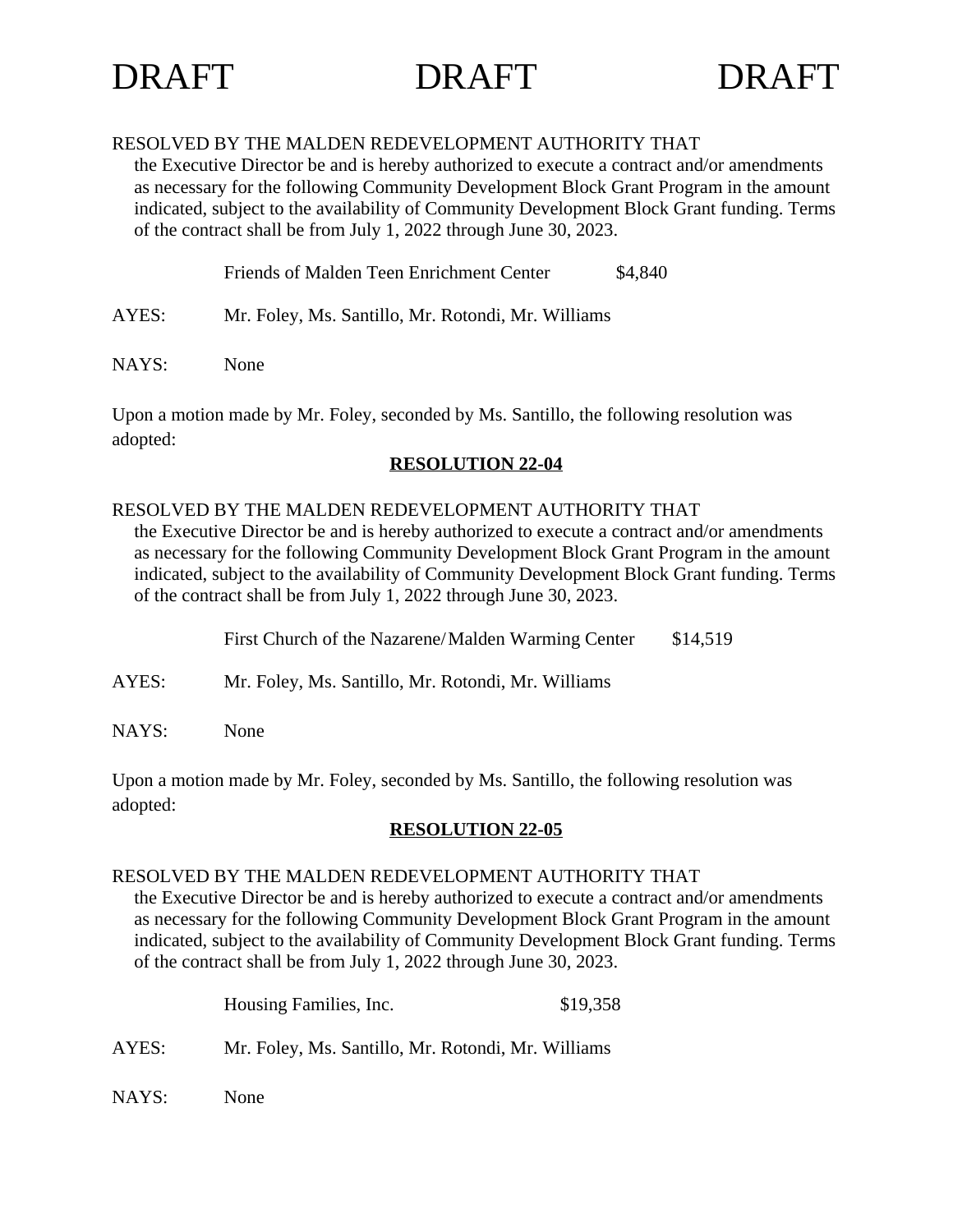

Upon a motion made by Mr. Foley, seconded by Ms. Santillo, the following resolution was adopted:

# **RESOLUTION 22-06**

# RESOLVED BY THE MALDEN REDEVELOPMENT AUTHORITY THAT

the Executive Director be and is hereby authorized to execute a contract and/or amendments as necessary for the following Community Development Block Grant Program in the amount indicated, subject to the availability of Community Development Block Grant funding. Terms of the contract shall be from July 1, 2022 through June 30, 2023.

|       | <b>Immigrant Learning Center</b>                   | \$9,679 |
|-------|----------------------------------------------------|---------|
| AYES: | Mr. Foley, Ms. Santillo, Mr. Rotondi, Mr. Williams |         |

NAYS: None

Upon a motion made by Mr. Foley, seconded by Ms. Santillo, the following resolution was adopted:

# **RESOLUTION 22-07**

# RESOLVED BY THE MALDEN REDEVELOPMENT AUTHORITY THAT

the Executive Director be and is hereby authorized to execute a contract and/or amendments as necessary for the following Community Development Block Grant Program in the amount indicated, subject to the availability of Community Development Block Grant funding. Terms of the contract shall be from July 1, 2022 through June 30, 2023.

AYES: Mr. Foley, Ms. Santillo, Mr. Rotondi, Mr. Williams

NAYS: None

Upon a motion made by Mr. Foley, seconded by Ms. Santillo, the following resolution was adopted:

# **RESOLUTION 22-08**

# RESOLVED BY THE MALDEN REDEVELOPMENT AUTHORITY THAT

the Executive Director be and is hereby authorized to execute a contract and/or amendments as necessary for the following Community Development Block Grant Program in the amount indicated, subject to the availability of Community Development Block Grant funding. Terms of the contract shall be from July 1, 2022 through June 30, 2023.

Justice Resource Institute Inc., dba Youth Harbors \$19,358

AYES: Mr. Foley, Ms. Santillo, Mr. Rotondi, Mr. Williams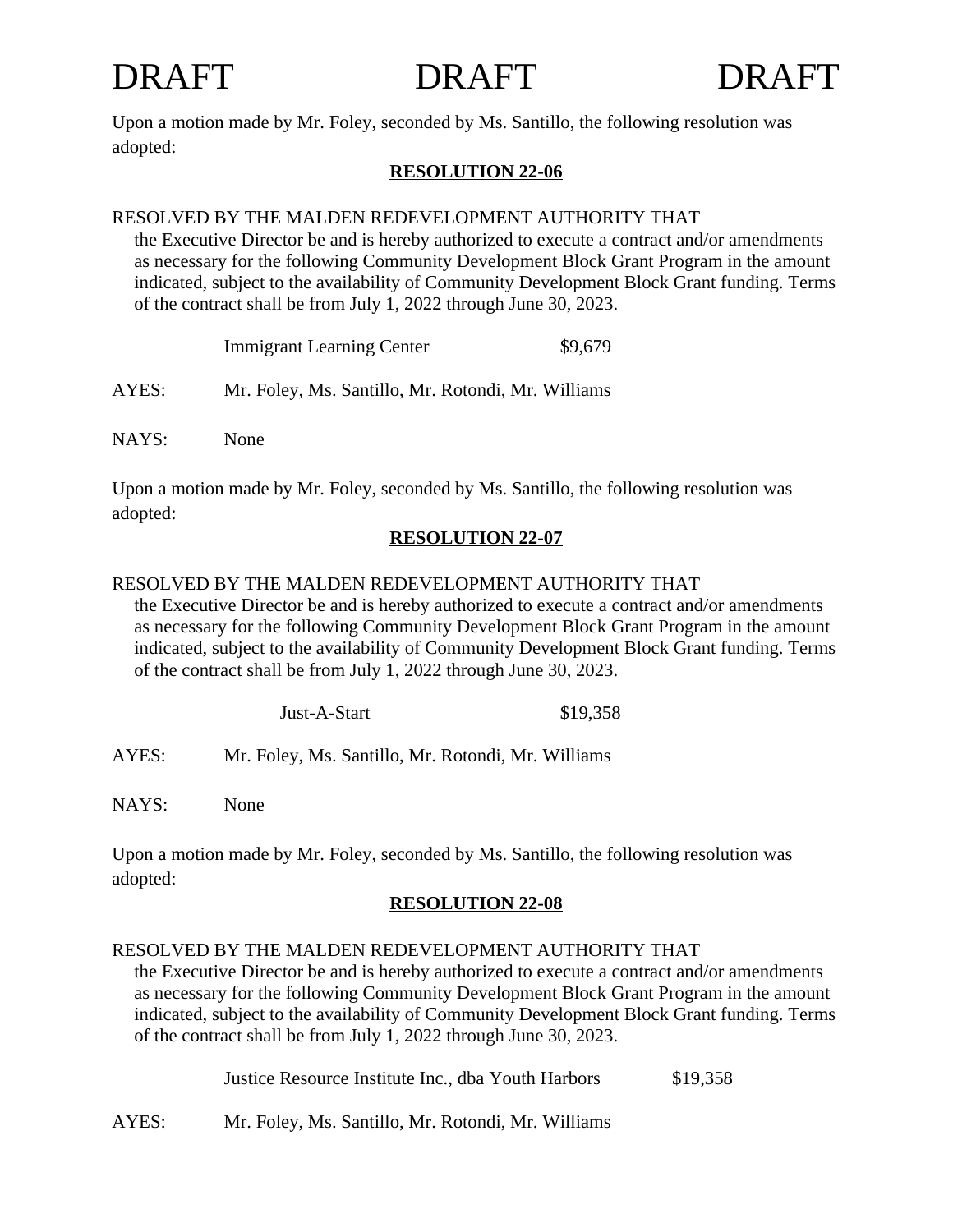

NAYS: None

Upon a motion made by Mr. Foley, seconded by Ms. Santillo, the following resolution was adopted:

### **RESOLUTION 22-09**

#### RESOLVED BY THE MALDEN REDEVELOPMENT AUTHORITY THAT

the Executive Director be and is hereby authorized to execute a contract and/or amendments as necessary for the following Community Development Block Grant Program in the amount indicated, subject to the availability of Community Development Block Grant funding. Terms of the contract shall be from July 1, 2022 through June 30, 2023.

> City of Malden Senior Center \$38,716 Malden Elderly Transportation Program

AYES: Mr. Foley, Ms. Santillo, Mr. Rotondi, Mr. Williams

NAYS: None

Upon a motion made by Mr. Foley, seconded by Ms. Santillo, the following resolution was adopted:

# **RESOLUTION 22-10**

#### RESOLVED BY THE MALDEN REDEVELOPMENT AUTHORITY THAT

the Executive Director be and is hereby authorized to execute a contract and/or amendments as necessary for the following Community Development Block Grant Program in the amount indicated, subject to the availability of Community Development Block Grant funding. Terms of the contract shall be from July 1, 2022 through June 30, 2023.

Malden Neighborhood Basketball League \$8,227

- AYES: Mr. Foley, Ms. Santillo, Mr. Rotondi, Mr. Williams
- NAYS: None

Upon a motion made by Mr. Foley, seconded by Ms. Santillo, the following resolution was adopted:

# **RESOLUTION 22-11**

#### RESOLVED BY THE MALDEN REDEVELOPMENT AUTHORITY THAT

the Executive Director be and is hereby authorized to execute a contract and/or amendments as necessary for the following Community Development Block Grant Program in the amount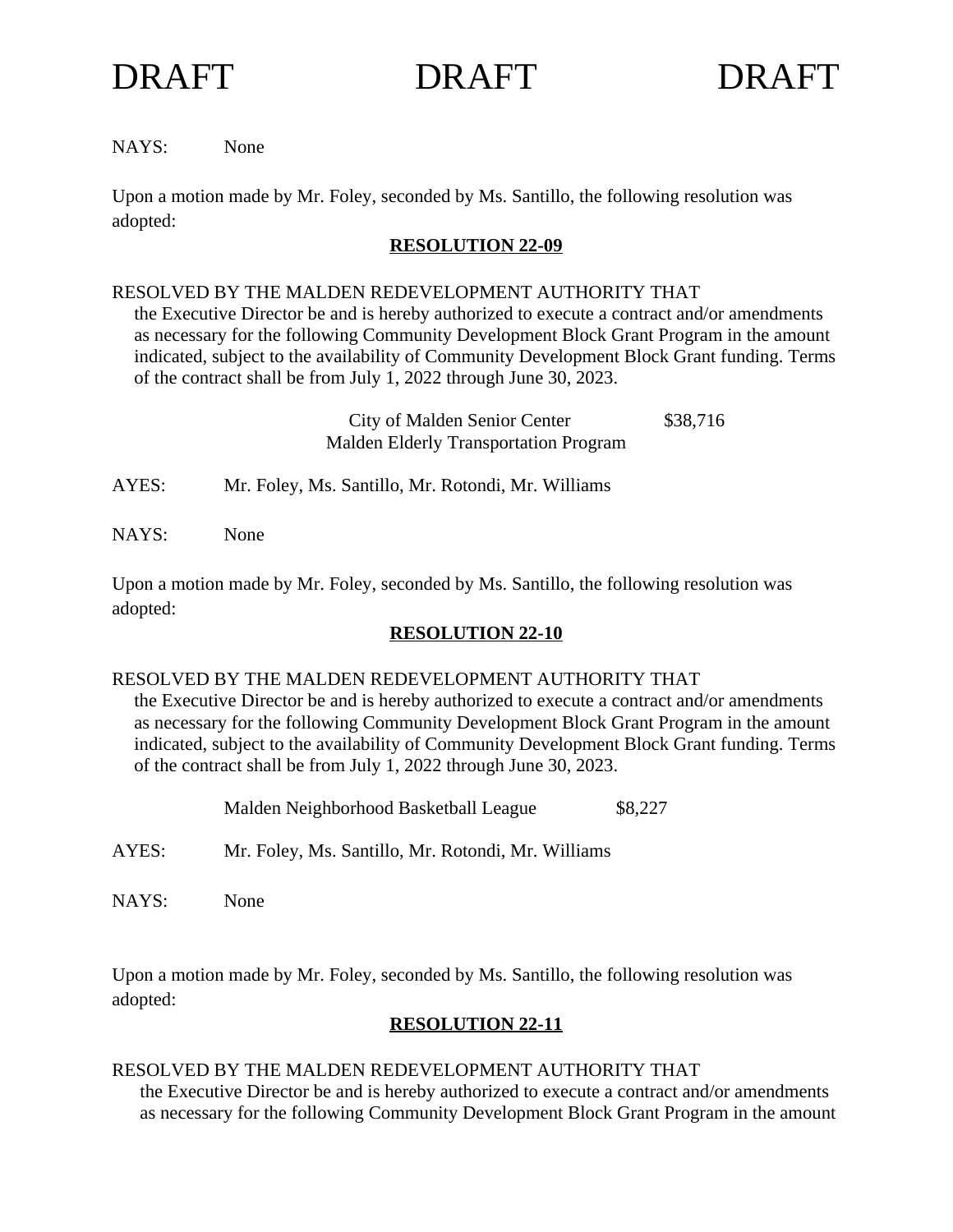indicated, subject to the availability of Community Development Block Grant funding. Terms of the contract shall be from July 1, 2022 through June 30, 2023.

|       | <b>Mystic Valley Elder Services</b>                | \$9,679 |
|-------|----------------------------------------------------|---------|
| AYES: | Mr. Foley, Ms. Santillo, Mr. Rotondi, Mr. Williams |         |
| NAYS: | None                                               |         |

Upon a motion made by Mr. Foley, seconded by Ms. Santillo, the following resolution was adopted:

# **RESOLUTION 22-12**

# RESOLVED BY THE MALDEN REDEVELOPMENT AUTHORITY THAT

the Executive Director be and is hereby authorized to execute a contract and/or amendments as necessary for the following Community Development Block Grant Program in the amount indicated, subject to the availability of Community Development Block Grant funding. Terms of the contract shall be from July 1, 2022 through June 30, 2023.

Tufts University, Sharewood Project \$6,775

AYES: Mr. Foley, Ms. Santillo, Mr. Rotondi, Mr. Williams

NAYS: None

Upon a motion made by Mr. Foley, seconded by Ms. Santillo, the following resolution was adopted:

# **RESOLUTION 22-13**

# RESOLVED BY THE MALDEN REDEVELOPMENT AUTHORITY THAT

the Executive Director be and is hereby authorized to execute a contract and/or amendments as necessary for the following Community Development Block Grant Program in the amount indicated, subject to the availability of Community Development Block Grant funding. Terms of the contract shall be from July 1, 2022 through June 30, 2023.

| YMCA Malden | \$10,647 |
|-------------|----------|
|-------------|----------|

AYES: Mr. Foley, Ms. Santillo, Mr. Rotondi, Mr. Williams

NAYS: None

Upon a motion made by Mr. Foley, seconded by Ms. Santillo, the following resolution was adopted:

# **RESOLUTION 22-14**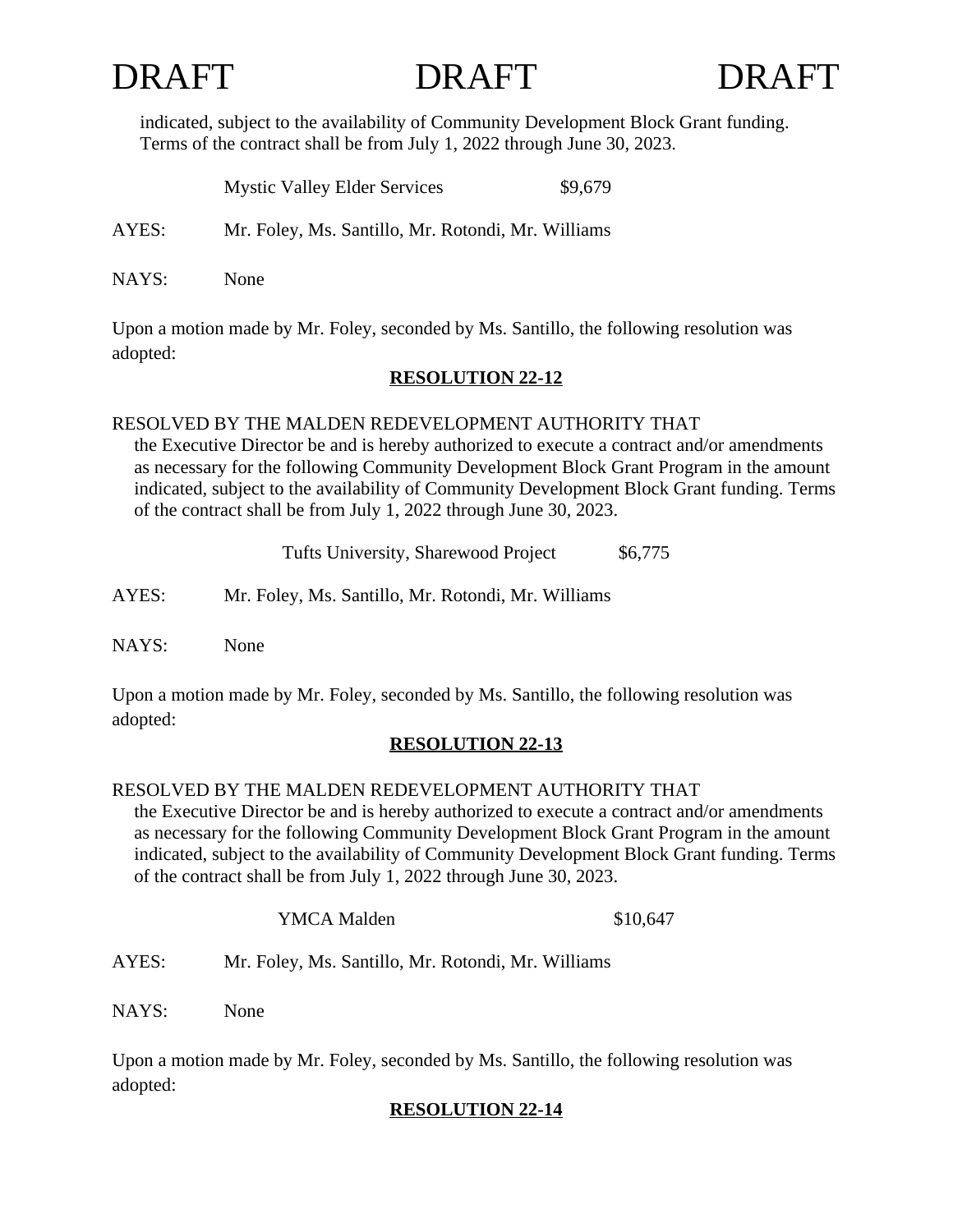

### RESOLVED BY THE MALDEN REDEVELOPMENT AUTHORITY THAT

the Executive Director be and is hereby authorized to execute a contract and/or amendments as necessary for the following Community Development Block Grant Program in the amount indicated, subject to the availability of Community Development Block Grant funding. Terms of the contract shall be from July 1, 2022 through June 30, 2023.

| <b>YWCA Malden</b> |  |  |                                                                                  | \$10,647 |  |  |
|--------------------|--|--|----------------------------------------------------------------------------------|----------|--|--|
|                    |  |  | $\mathbf{r}$ and $\mathbf{r}$ and $\mathbf{r}$ and $\mathbf{r}$ and $\mathbf{r}$ |          |  |  |

AYES: Mr. Foley, Ms. Santillo, Mr. Rotondi, Mr. Williams

NAYS: None

Upon a motion made by Ms. Santillo, seconded by Mr. Rotondi, the following resolution was adopted:

# **RESOLUTION 22-15**

# RESOLVED BY THE MALDEN REDEVELOPMENT AUTHORITY THAT

The Director be and is hereby authorized to execute the changes in the "Persons Authorized to Recommend and/or Approve Invoices" memorandum dated May 17, 2022.

AYES: Ms. Santillo, Mr. Rotondi, Mr. Foley, Mr. Williams

NAYS: None

Upon a motion made by Mr. Foley, seconded by Ms. Santillo, the following resolution was adopted:

# **RESOLUTION 22-16**

# RESOLVED BY THE MALDEN REDEVELOPMENT AUTHORITY THAT

The Executive Director be and is hereby authorized to execute the Agreement for Professional Services by and between the Malden Redevelopment Authority as Agent for and Representative Member of the "North Suburban Consortium" and Ram Co., Inc., 22 Earles Row, Wilmington, MA 01887 for as needed inspections and re-inspections for the HOME Program. Each inspection will be reimbursed at a cost of \$85.00 per unit and each re-inspection at a cost of \$55.00 per unit. Contract not to exceed \$9,800 (Nine Thousand Eight Hundred Dollars and No Cents).

AYES: Mr. Foley, Ms. Santillo, Mr. Rotondi, Mr. Williams

NAYS: None

Upon a motion made by Ms. Santillo, seconded by Mr. Foley, the following resolution was adopted:

# **RESOLUTION 22-17**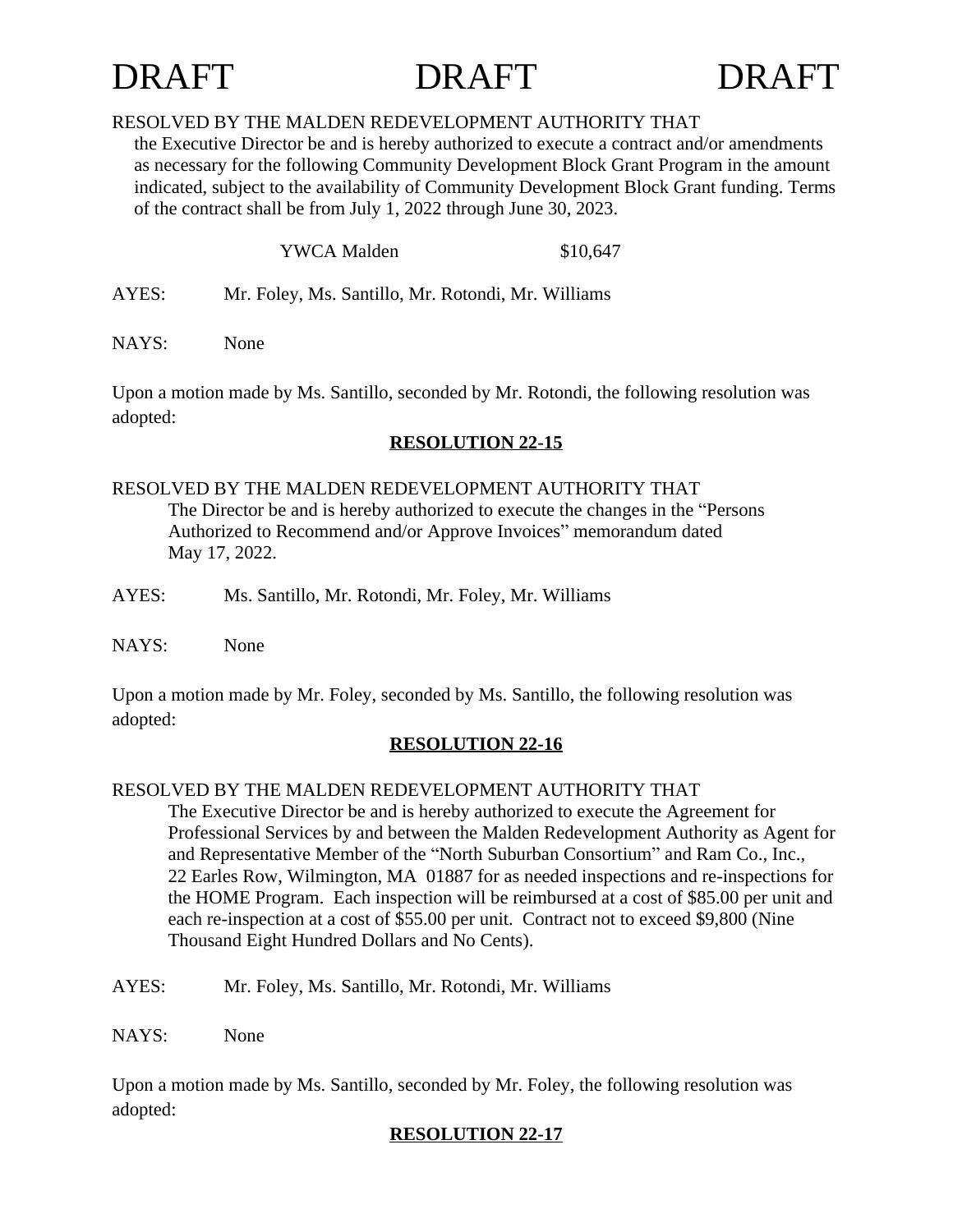

#### RESOLVED BY THE MALDEN REDEVELOPMENT AUTHORITY THAT

The Executive Director be and is hereby authorized to execute the Lender Advisor Agreement with Ram Co., Inc., 22 Earles Row, Wilmington, MA 01887 and the City of Medford, 85 George P. Hassett Drive, Medford, MA 02155 for construction oversight services regarding 703 Fellsway West, Medford.

- AYES: Ms. Santillo, Mr. Foley, Mr. Rotondi, Mr. Williams
- NAYS: None

Upon a motion made by Mr. Foley, seconded by Mr. Rotondi, the following resolution was adopted:

# **RESOLUTION 22-18**

### RESOLVED BY THE MALDEN REDEVELOPMENT AUTHORITY THAT

The Executive Director be and is hereby authorized to execute Amendment No. 4 to the Agreement for Professional Services by and between the Malden Redevelopment Authority and Hayner/Swanson, Inc., 3 Congress Street, Nashua, NH 03062, for engineering services. Said term to expire December 31, 2022.

- AYES: Mr. Foley, Mr. Rotondi, Ms. Santillo, Mr. Williams
- NAYS: None

Upon a motion made by Mr. Foley, seconded by Ms. Santillo, the following resolution was adopted:

#### **RESOLUTION 22-19**

# RESOLVED BY THE MALDEN REDEVELOPMENT AUTHORITY THAT

The Executive Director be and is hereby authorized to execute Amendment No. 2 to the Agreement for Professional Services by and between the Malden Redevelopment Authority and Nangle Consulting Associates, Inc., 45 Dan Road, Suite 1151, Canton, MA 02021 for environmental engineering services. Said term to expire December 31, 2022.

- AYES: Mr. Foley, Ms. Santillo, Mr. Rotondi, Mr. Williams
- NAYS: None

Upon a motion made by Mr. Foley, seconded by Ms. Santillo, the following resolution was adopted:

# **RESOLUTION 22-20**

# RESOLVED BY THE MALDEN REDEVELOPMENT AUTHORITY THAT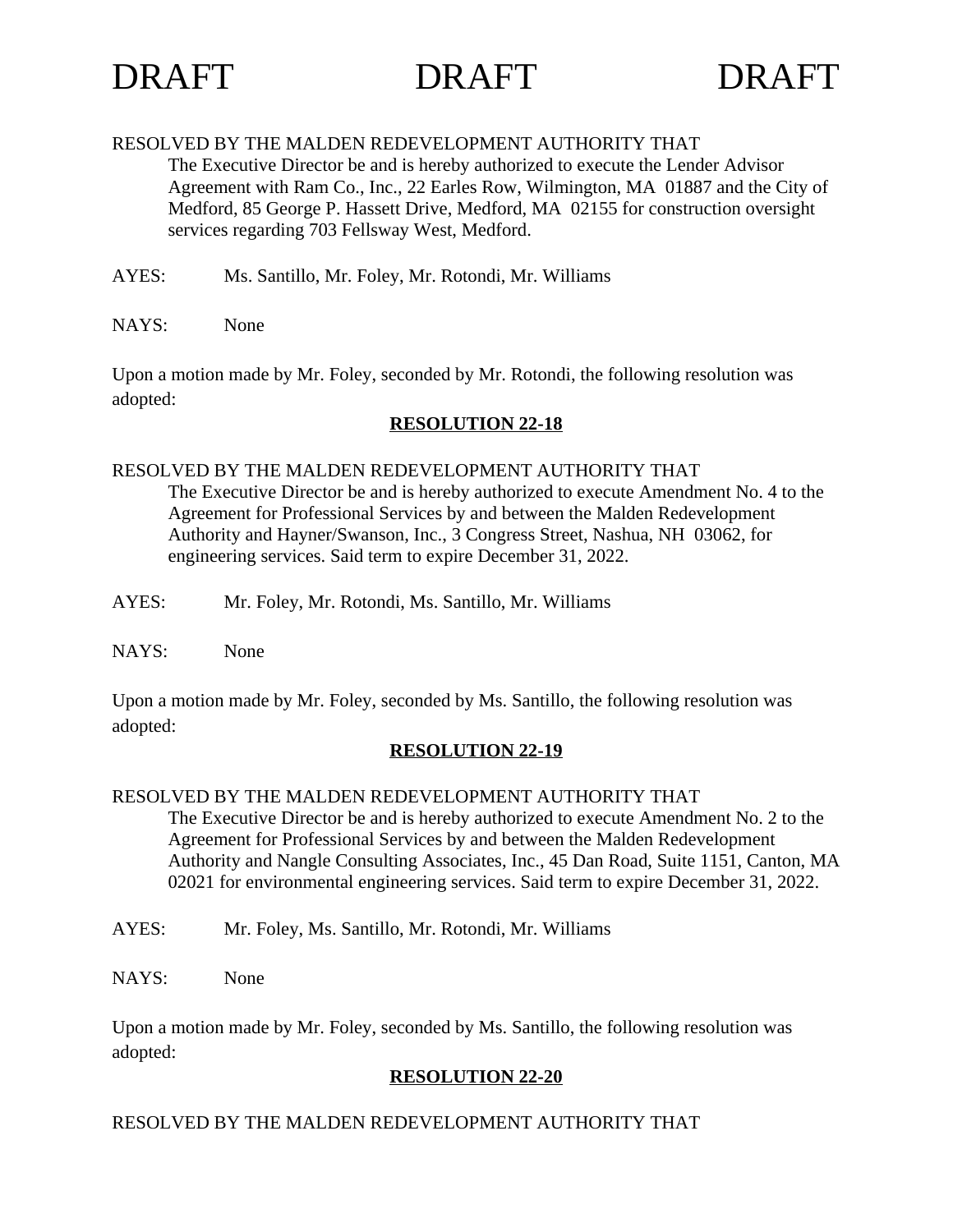



The Executive Director be and is hereby authorized to execute Amendment No. 2 to the Agreement for Professional Services by and between the Malden Redevelopment Authority and Law Offices of Attorney Scott Lucey, 919A Eastern Avenue, Malden, MA 02148, for legal services. Said term to expire December 31, 2022.

AYES: Mr. Foley, Ms. Santillo, Mr. Rotondi, Mr. Williams

NAYS: None

Upon a motion made by Ms. Santillo, seconded by Mr. Rotondi, the following resolution was adopted:

# **RESOLUTION 22-21**

# RESOLVED BY THE MALDEN REDEVELOPMENT AUTHORITY THAT

The Executive Director be and is hereby authorized to execute Amendment No. 3 to the Agreement for Professional Services by and between the Malden Redevelopment Authority and Shadley Associates, P.C., 1730 Massachusetts Avenue, Lexington, MA 02420, for landscape design services. Said term to expire December 31, 2022.

- AYES: Ms. Santillo, Mr. Rotondi, Mr. Foley, Mr. Williams
- NAYS: None

Upon a motion made by Mr. Foley, seconded by Ms. Santillo, the following resolution was adopted:

# **RESOLUTION 22-22**

# RESOLVED BY THE MALDEN REDEVELOPMENT AUTHORITY THAT

The Executive Director be and is hereby authorized to execute Amendment No. 4 to the Agreement for Professional Services by and between the Malden Redevelopment Authority and Foley Hoag LLP, 155 Seaport Boulevard, Boston, MA 0220, for legal services. Said term to expire December 31, 2022.

- AYES: Mr. Foley, Ms. Santillo, Mr. Rotondi, Mr. Williams
- NAYS: None

Upon a motion made by Mr. Foley, seconded by Mr. Rotondi, the following resolution was adopted:

# **RESOLUTION 22-23**

# RESOLVED BY THE MALDEN REDEVELOPMENT AUTHORITY THAT

The Executive Director be and is hereby authorized to execute Amendment No. 4 to the Agreement for Professional Services by and between the Malden Redevelopment